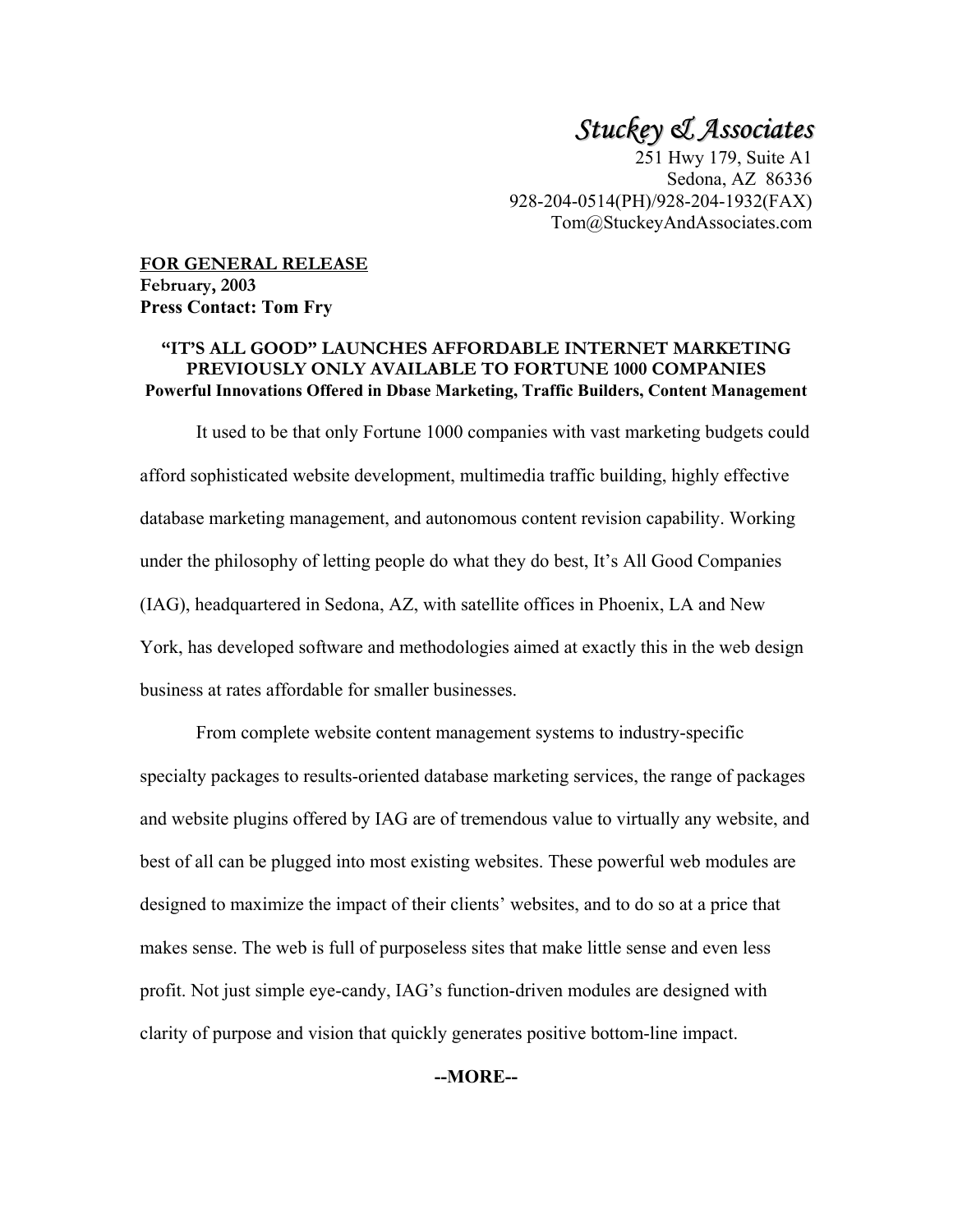### **IT'S ALL GOOD PAGE TWO**

A perfect example is the MailStakes program, for which IAG has recently inked a three-year exclusive representation agreement in partnership with Pulitzer Newspapers, Inc. In the program, IAG oversees a direct marketing piece sent to well-targeted prospects. The piece promotes an attractive prize and includes a unique MailStakes number. The respondent enters the company's website, punches in their number, and prior to discovering whether they have won, fills out a short questionnaire, gathering relevant information to improve the focus of the company's future marketing efforts. MailStakes has clearly shown the benefit of integrated marketing efforts, far surpassing the industry standard 2% returns. Teva, for whom MailStakes was developed, has experienced a response as high as an astounding 37%.

The Best Western Inn of Sedona saw a  $6\frac{1}{2}\%$  return using MailStakes to reach meeting planners, 5% in the first three days, producing hot leads resulting in nearly \$100,000 of new group business for 2003. And, according to General Manager John Tolliver, they expect a 15% return on their next effort, mailing to bridal show attendees and offering a honeymoon package in Sedona. In a letter to IAG, Tolliver said, "Integrating our Direct Mail program with our website was a stroke of genius on your part and accomplished in three days what would have taken my sales office a month." (See additional news release for more details on Inn of Sedona's phenomenal results from IAG's integrated marketing systems).

IAG, responding to overwhelming intelligence that most companies, large and small, are not taking nearly enough advantage of their database resources, has also fine-

#### **--MORE—**